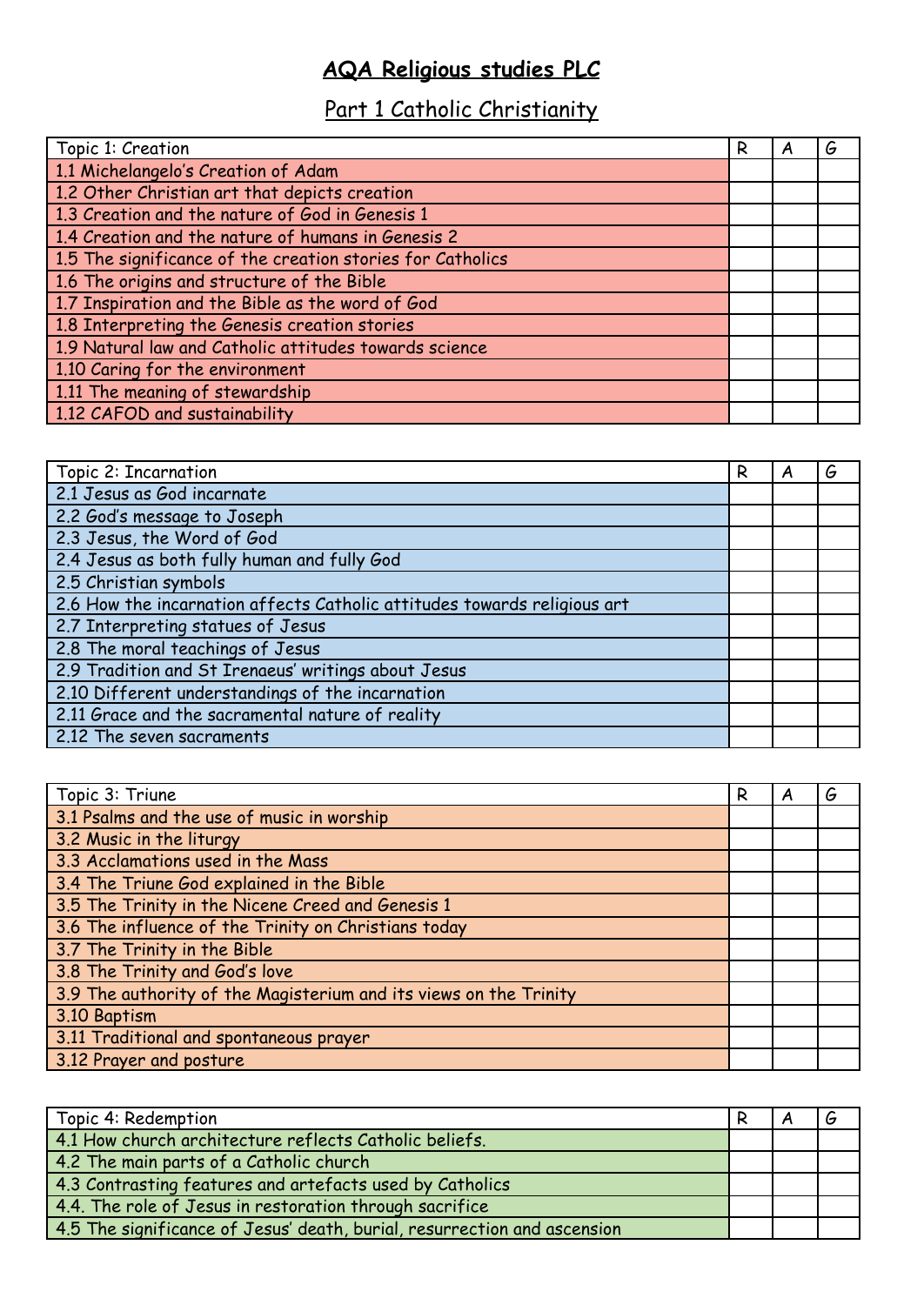| 4.6 Salvation (past, present and future)                 |  |  |
|----------------------------------------------------------|--|--|
| 4.7 Redemption in the Bible                              |  |  |
| 4.8 St Irenaeus' and St Anselm's thoughts on salvation   |  |  |
| 4.9 The importance of conscience for Christians          |  |  |
| 4.10 Redemption in the Mass                              |  |  |
| 4.11 Different Christian understandings of the Eucharist |  |  |
| 4.12 Prayers in the Mass and adoration                   |  |  |

| Topic 5: Church and the Kingdom of God                                         | R | A | G |
|--------------------------------------------------------------------------------|---|---|---|
| 5.1 Pilgrimage and the Stations of the Cross                                   |   |   |   |
| 5.2 Pilgrimage to sacred places                                                |   |   |   |
| 5.3 Mission and evangelism in drama                                            |   |   |   |
| 5.4 The Kingdom of God and the Lord's Prayer                                   |   |   |   |
| 5.5 Signs of the Kingdom: justice, peace and reconciliation                    |   |   |   |
| 5.6 The hierarchy of the Catholic Church and the Second Vatican Council        |   |   |   |
| 5.7 The importance of Mary and the Magnificat                                  |   |   |   |
| 5.8 The four marks of the Church and apostolic succession                      |   |   |   |
| 5.9 The conciliar and pontifical nature of the Church                          |   |   |   |
| 5.10 The Church as the Body of Christ: the importance of charity for Catholics |   |   |   |
| 5.11 Kingdom values in Christian vocations                                     |   |   |   |
| 5.12 Kingdom values in the life of a Catholic                                  |   |   |   |

| Topic 6: Eschatology                          | R | A | G |
|-----------------------------------------------|---|---|---|
| 6.1 The Paschal candle                        |   |   |   |
| 6.2 Michelangelo's The Last Judgement         |   |   |   |
| 6.3 Memorials for the dead                    |   |   |   |
| 6.4 Eschatology and life after death          |   |   |   |
| 6.5 The four last things                      |   |   |   |
| 6.6 Purgatory and judgement                   |   |   |   |
| 6.7 The Parable of the Rich Man and Lazarus   |   |   |   |
| 6.8 Cosmic reconciliation                     |   |   |   |
| 6.9 The Church's teachings on the end of time |   |   |   |
| 6.10 The last rites                           |   |   |   |
| 6.11 The funeral rites                        |   |   |   |
| 6.12 The care of the dying and euthanasia     |   |   |   |

## Part 2 World Religions: Judaism

| Topic 9: Judaism beliefs and teachings                                | R | G |
|-----------------------------------------------------------------------|---|---|
| 9.1 The nature of God: God as one                                     |   |   |
| 9.2 The nature of God: God as creator                                 |   |   |
| 9.3 The nature of God: God as lawgiver and judge; the divine presence |   |   |
| 9.4 Life after death, judgement and resurrection                      |   |   |
| 9.5 The nature and role of the Messiah                                |   |   |
| 9.6 The Promised Land and the covenant with Abraham                   |   |   |
| 9.7 The covenant at Sinai and the Ten Commandments                    |   |   |
| 9.8 Key moral principles in Judaism                                   |   |   |
| 9.9 Sanctity of Life                                                  |   |   |
| 9.10 Free will and mitzvot                                            |   |   |
| 9.11 The nature of God: God as one                                    |   |   |
| 9.12 The nature of God: God as creator                                |   |   |